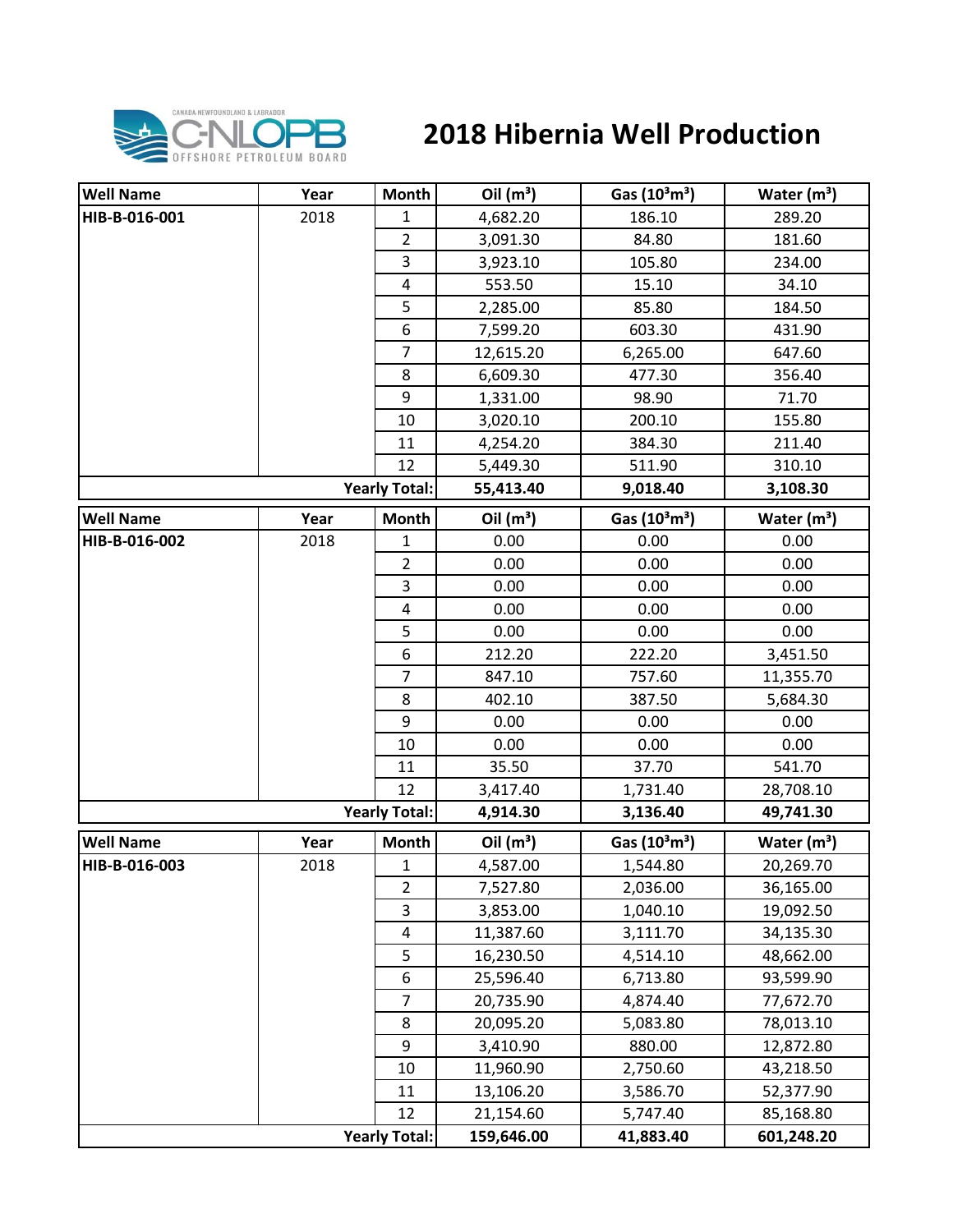| <b>Well Name</b>     | Year | Month          | Oil $(m^3)$ | Gas $(10^3 \text{m}^3)$ | Water $(m^3)$ |
|----------------------|------|----------------|-------------|-------------------------|---------------|
| HIB-B-016-004-Y      | 2018 | 1              | 0.00        | 0.00                    | 0.00          |
|                      |      | $\overline{2}$ | 0.00        | 0.00                    | 0.00          |
|                      |      | 3              | 0.00        | 0.00                    | 0.00          |
|                      |      | 4              | 0.00        | 0.00                    | 0.00          |
|                      |      | 5              | 0.00        | 0.00                    | 0.00          |
|                      |      | 6              | 0.00        | 0.00                    | 0.00          |
|                      |      | 7              | 0.00        | 0.00                    | 0.00          |
|                      |      | 8              | 0.00        | 0.00                    | 0.00          |
|                      |      | 9              | 0.00        | 0.00                    | 0.00          |
|                      |      | 10             | 0.00        | 0.00                    | 0.00          |
|                      |      | 11             | 3,674.80    | 856.20                  | 2.00          |
|                      |      | 12             | 18,884.60   | 4,045.60                | 42.20         |
| <b>Yearly Total:</b> |      |                | 22,559.40   | 4,901.80                | 44.20         |

| <b>Well Name</b> | Year | Month                | Oil $(m^3)$ | Gas $(10^3 \text{m}^3)$ | Water $(m^3)$ |
|------------------|------|----------------------|-------------|-------------------------|---------------|
| HIB-B-016-004-Z  | 2018 | 1                    | 14,279.20   | 2,657.80                | 50,485.20     |
|                  |      | $\overline{2}$       | 10,484.40   | 2,409.70                | 48,059.00     |
|                  |      | 3                    | 3,551.70    | 851.70                  | 16,101.70     |
|                  |      | 4                    | 12,212.60   | 2,788.10                | 42,344.60     |
|                  |      | 5                    | 9,263.00    | 1,953.70                | 43,824.40     |
|                  |      | 6                    | 0.00        | 0.00                    | 0.00          |
|                  |      | $\overline{7}$       | 0.00        | 0.00                    | 0.00          |
|                  |      | 8                    | 0.00        | 0.00                    | 0.00          |
|                  |      | 9                    | 0.00        | 0.00                    | 0.00          |
|                  |      | 10                   | 0.00        | 0.00                    | 0.00          |
|                  |      | 11                   | 0.00        | 0.00                    | 0.00          |
|                  |      | 12                   | 0.00        | 0.00                    | 0.00          |
|                  |      | <b>Yearly Total:</b> | 49,790.90   | 10,661.00               | 200,814.90    |

| <b>Well Name</b> | Year | <b>Month</b>         | Oil $(m^3)$ | Gas $(10^3 \text{m}^3)$ | Water $(m^3)$ |
|------------------|------|----------------------|-------------|-------------------------|---------------|
| HIB-B-016-005-Z  | 2018 |                      | 0.00        | 0.00                    | 0.00          |
|                  |      | $\overline{2}$       | 2,222.60    | 540.10                  | 3,211.40      |
|                  |      | 3                    | 6,377.60    | 1,251.40                | 10,759.00     |
|                  |      | 4                    | 12,326.50   | 2,637.40                | 22,892.60     |
|                  |      | 5                    | 12,686.60   | 3,229.90                | 29,557.70     |
|                  |      | 6                    | 12,792.40   | 2,963.40                | 23,755.40     |
|                  |      | 7                    | 16,848.70   | 3,380.00                | 26,756.70     |
|                  |      | 8                    | 16,116.60   | 3,714.80                | 31,219.80     |
|                  |      | 9                    | 3,109.20    | 754.30                  | 6,334.00      |
|                  |      | 10                   | 9,942.10    | 2,149.90                | 19,391.60     |
|                  |      | 11                   | 12,259.40   | 2,647.40                | 27,392.40     |
|                  |      | 12                   | 17,416.20   | 3,595.20                | 41,635.40     |
|                  |      | <b>Yearly Total:</b> | 122,097.90  | 26,863.80               | 242,906.00    |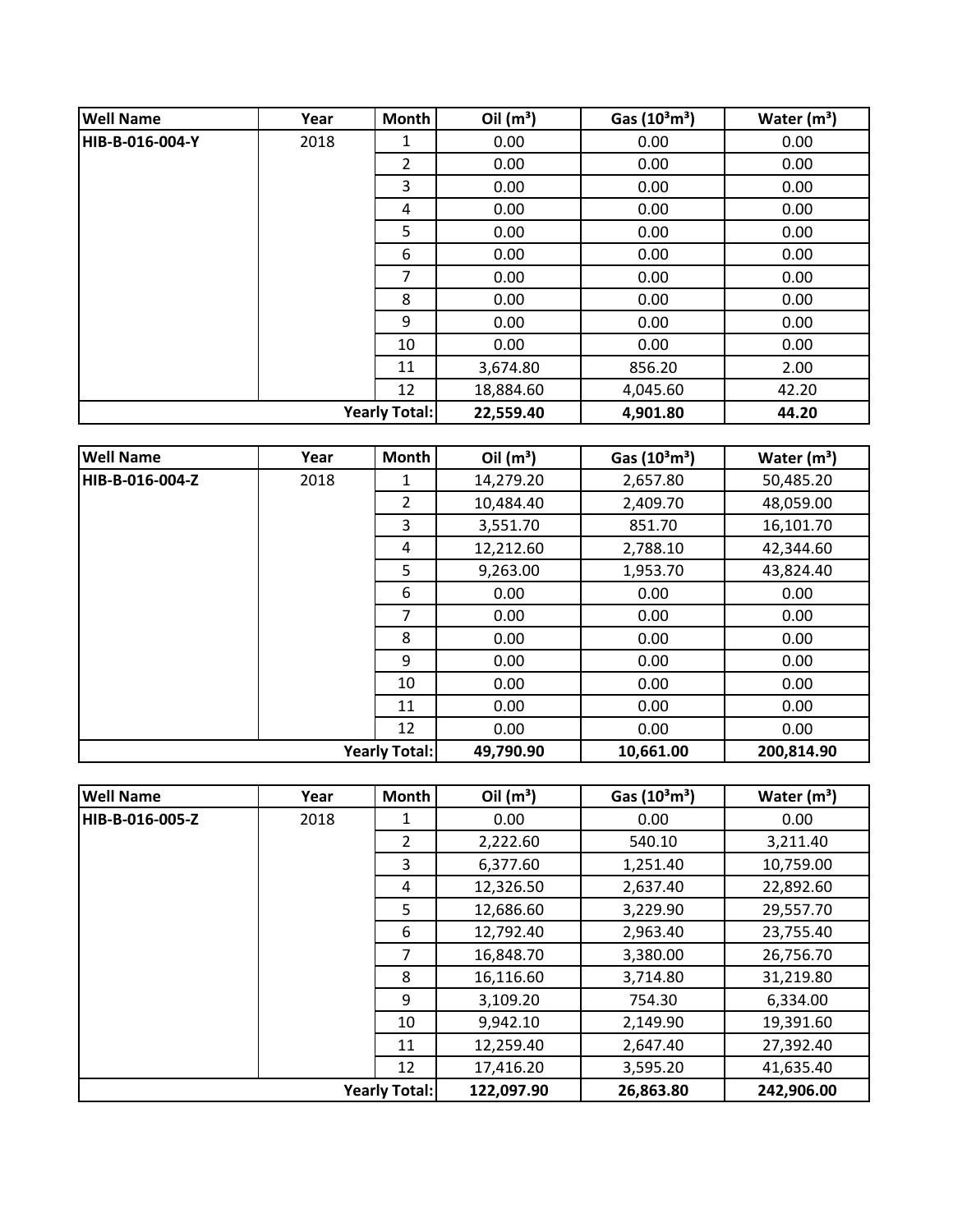| <b>Well Name</b> | Year | <b>Month</b>         | Oil $(m^3)$ | Gas $(10^3 \text{m}^3)$ | Water $(m^3)$ |
|------------------|------|----------------------|-------------|-------------------------|---------------|
| HIB-B-016-008    | 2018 | 1                    | 7,456.90    | 10,196.90               | 18.20         |
|                  |      | $\overline{2}$       | 7,971.70    | 11,304.30               | 28.20         |
|                  |      | 3                    | 6,543.80    | 8,751.10                | 37.80         |
|                  |      | 4                    | 0.00        | 0.00                    | 0.00          |
|                  |      | 5                    | 6,393.60    | 11,149.20               | 23.90         |
|                  |      | 6                    | 2,098.00    | 3,547.70                | 8.60          |
|                  |      | 7                    | 0.00        | 0.00                    | 0.00          |
|                  |      | 8                    | 0.00        | 0.00                    | 0.00          |
|                  |      | 9                    | 0.00        | 0.00                    | 0.00          |
|                  |      | 10                   | 0.00        | 0.00                    | 0.00          |
|                  |      | 11                   | 0.00        | 0.00                    | 0.00          |
|                  |      | 12                   | 0.00        | 0.00                    | 0.00          |
|                  |      | <b>Yearly Total:</b> | 30,464.00   | 44,949.20               | 116.70        |

| <b>Well Name</b> | Year | Month                | Oil $(m^3)$ | Gas (10 <sup>3</sup> m <sup>3</sup> ) | Water $(m3)$  |
|------------------|------|----------------------|-------------|---------------------------------------|---------------|
| HIB-B-016-011-Z  | 2018 | 1                    | 0.00        | 0.00                                  | 0.00          |
|                  |      | $\overline{2}$       | 7,616.10    | 2,023.70                              | 8.20          |
|                  |      | 3                    | 15,705.50   | 4,589.60                              | 61.80         |
|                  |      | 4                    | 21,397.90   | 6,724.40                              | 48.80         |
|                  |      | 5                    | 2,971.80    | 991.20                                | 4.70          |
|                  |      | 6                    | 11,200.60   | 4,056.60                              | 7.80          |
|                  |      | $\overline{7}$       | 6,922.40    | 2,198.10                              | 15.60         |
|                  |      | 8                    | 12,044.40   | 4,298.10                              | 17.60         |
|                  |      | 9                    | 2,333.80    | 866.70                                | 2.60          |
|                  |      | 10                   | 2,920.50    | 966.70                                | 3.20          |
|                  |      | 11                   | 0.00        | 0.00                                  | 0.00          |
|                  |      | 12                   | 4,264.50    | 1,890.70                              | 23.70         |
|                  |      | <b>Yearly Total:</b> | 87,377.50   | 28,605.80                             | 194.00        |
|                  |      |                      |             |                                       |               |
| <b>Well Name</b> | Year | <b>Month</b>         | Oil $(m^3)$ | Gas (10 <sup>3</sup> m <sup>3</sup> ) | Water $(m^3)$ |
| HIB-B-016-013-Z  | 2018 | 1                    | 1,201.90    | 261.60                                | 3,782.60      |
|                  |      | $\overline{2}$       | 0.00        | 0.00                                  | 0.00          |
|                  |      | 3                    | 327.90      | 75.00                                 | 992.30        |
|                  |      | $\overline{4}$       | 8,497.20    | 1,535.20                              | 22,423.50     |
|                  |      | 5                    | 8,234.50    | 1,256.20                              | 25,307.40     |
|                  |      | 6                    | 8,873.90    | 1,318.60                              | 32,508.90     |
|                  |      | $\overline{7}$       | 13,125.50   | 1,907.80                              | 62,148.20     |
|                  |      | 8                    | 12,519.40   | 1,973.30                              | 67,878.80     |
|                  |      | 9                    | 2,401.40    | 389.30                                | 13,128.90     |
|                  |      | 10                   | 7,694.80    | 1,111.90                              | 40,278.10     |
|                  |      | 11                   | 7,026.20    | 1,495.40                              | 59,770.60     |
|                  |      | 12                   | 8,171.10    | 1,738.20                              | 66,770.00     |
|                  |      | <b>Yearly Total:</b> | 78,073.80   | 13,062.50                             | 394,989.30    |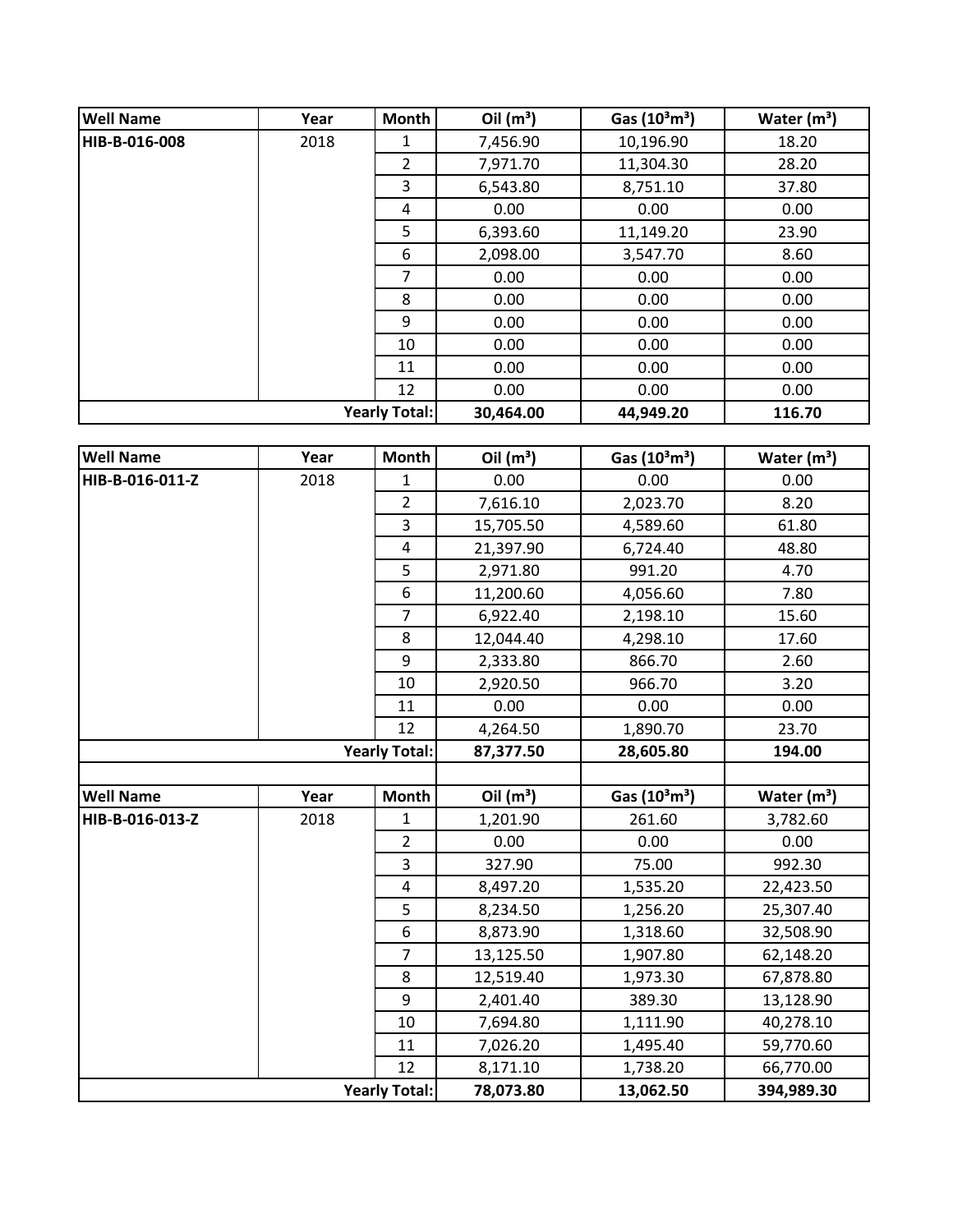| <b>Well Name</b>     | Year | <b>Month</b> | Oil $(m^3)$ | Gas $(10^3 \text{m}^3)$ | Water $(m^3)$ |
|----------------------|------|--------------|-------------|-------------------------|---------------|
| HIB-B-016-014-Y      | 2018 | 1            | 0.00        | 0.00                    | 0.00          |
|                      |      | 2            | 0.00        | 0.00                    | 0.00          |
|                      |      | 3            | 0.00        | 0.00                    | 0.00          |
|                      |      | 4            | 0.00        | 0.00                    | 0.00          |
|                      |      | 5            | 16,209.10   | 19,013.30               | 71.10         |
|                      |      | 6            | 21,802.80   | 25,215.00               | 81.50         |
|                      |      | 7            | 12,004.90   | 13,939.10               | 47.20         |
|                      |      | 8            | 19,914.90   | 26,574.40               | 98.20         |
|                      |      | 9            | 3,639.40    | 5,049.70                | 18.20         |
|                      |      | 10           | 9,420.40    | 11,650.40               | 45.10         |
|                      |      | 11           | 11,290.10   | 15,976.10               | 64.70         |
|                      |      | 12           | 10,156.40   | 12,774.90               | 51.90         |
| <b>Yearly Total:</b> |      |              | 104,438.00  | 130,192.90              | 477.90        |

| <b>Well Name</b>     | Year | Month          | Oil $(m^3)$ | Gas $(10^3 \text{m}^3)$ | Water $(m^3)$ |
|----------------------|------|----------------|-------------|-------------------------|---------------|
| HIB-B-016-017-Z      | 2018 | 1              | 12,497.90   | 2,377.20                | 2,652.90      |
|                      |      | $\overline{2}$ | 13,065.90   | 2,427.30                | 5,079.50      |
|                      |      | 3              | 12,187.10   | 2,523.00                | 5,092.80      |
|                      |      | 4              | 12,048.10   | 2,624.20                | 5,593.80      |
|                      |      | 5              | 18,676.00   | 4,413.60                | 5,100.90      |
|                      |      | 6              | 7,736.40    | 1,768.10                | 1,810.90      |
|                      |      | $\overline{7}$ | 0.00        | 0.00                    | 0.00          |
|                      |      | 8              | 0.00        | 0.00                    | 0.00          |
|                      |      | 9              | 0.00        | 0.00                    | 0.00          |
|                      |      | 10             | 11,397.10   | 2,330.00                | 2,464.10      |
|                      |      | 11             | 11,130.50   | 2,707.90                | 2,661.60      |
|                      |      | 12             | 2,194.00    | 507.60                  | 513.00        |
| <b>Yearly Total:</b> |      |                | 100,933.00  | 21,678.90               | 30,969.50     |

| <b>Well Name</b> | Year | <b>Month</b>         | Oil $(m^3)$ | Gas $(10^3 \text{m}^3)$ | Water $(m^3)$ |
|------------------|------|----------------------|-------------|-------------------------|---------------|
| HIB-B-016-018    | 2018 | 1                    | 7,353.40    | 8,634.70                | 21.40         |
|                  |      | $\overline{2}$       | 9,179.90    | 10,765.00               | 37.50         |
|                  |      | 3                    | 9,089.90    | 6,298.10                | 32.50         |
|                  |      | 4                    | 10,920.50   | 10,814.50               | 84.20         |
|                  |      | 5                    | 14,088.30   | 10,405.30               | 13.90         |
|                  |      | 6                    | 13,228.20   | 13,414.10               | 53.70         |
|                  |      | 7                    | 10,830.30   | 5,151.80                | 12.60         |
|                  |      | 8                    | 8,118.70    | 7,736.40                | 28.60         |
|                  |      | 9                    | 0.00        | 0.00                    | 0.00          |
|                  |      | 10                   | 4,439.30    | 4,755.40                | 19.90         |
|                  |      | 11                   | 13,944.50   | 22,905.00               | 44.60         |
|                  |      | 12                   | 15,659.00   | 23,253.20               | 43.00         |
|                  |      | <b>Yearly Total:</b> | 116,852.00  | 124,133.50              | 391.90        |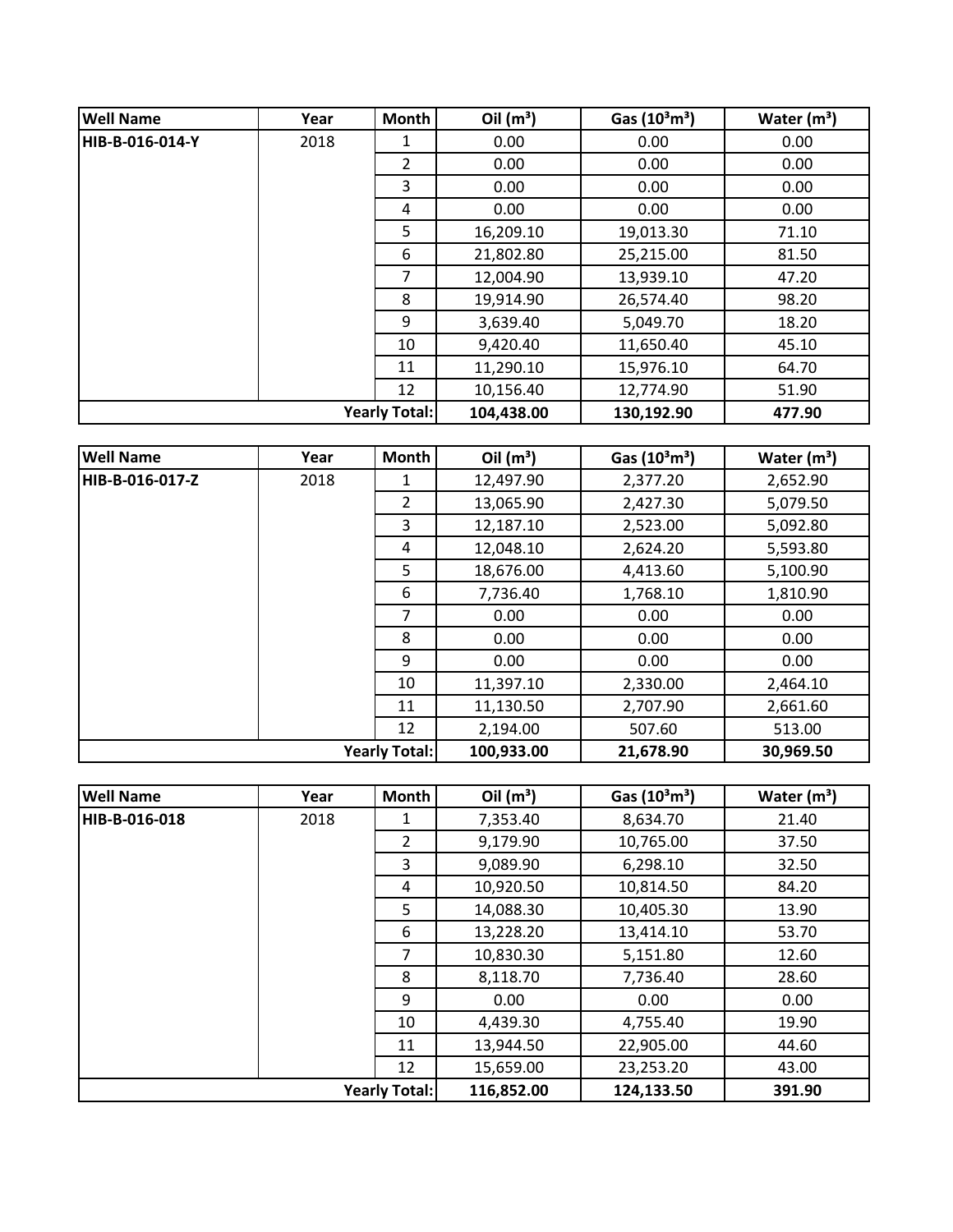| <b>Well Name</b>     | Year | <b>Month</b> | Oil $(m^3)$ | Gas $(10^3 \text{m}^3)$ | Water $(m^3)$ |
|----------------------|------|--------------|-------------|-------------------------|---------------|
| HIB-B-016-019-Z      | 2018 | 1            | 13,493.30   | 1,410.40                | 29,589.90     |
|                      |      | 2            | 12,131.00   | 1,293.40                | 26,008.00     |
|                      |      | 3            | 12,061.20   | 1,286.70                | 25,941.20     |
|                      |      | 4            | 13,147.20   | 1,378.70                | 27,716.00     |
|                      |      | 5            | 11,100.90   | 1,265.50                | 26,960.70     |
|                      |      | 6            | 8,666.40    | 973.20                  | 22,063.20     |
|                      |      | 7            | 9,980.20    | 1,082.20                | 24,954.50     |
|                      |      | 8            | 9,711.30    | 1,171.20                | 28,015.00     |
|                      |      | 9            | 1,849.90    | 238.10                  | 6,071.60      |
|                      |      | 10           | 5,915.00    | 678.70                  | 18,587.60     |
|                      |      | 11           | 10,658.50   | 1,101.60                | 22,130.00     |
|                      |      | 12           | 11,379.80   | 1,276.10                | 27,620.80     |
| <b>Yearly Total:</b> |      |              | 120,094.70  | 13,155.80               | 285,658.50    |

| <b>Well Name</b>     | Year | Month          | Oil $(m^3)$ | Gas $(10^3 \text{m}^3)$ | Water $(m^3)$ |
|----------------------|------|----------------|-------------|-------------------------|---------------|
| HIB-B-016-022-Z      | 2018 | 1              | 6,243.50    | 1,536.90                | 84,562.20     |
|                      |      | $\overline{2}$ | 4,777.70    | 1,246.10                | 69,962.20     |
|                      |      | 3              | 755.40      | 183.70                  | 15,573.80     |
|                      |      | 4              | 416.60      | 162.00                  | 12,117.80     |
|                      |      | 5              | 0.00        | 0.00                    | 0.00          |
|                      |      | 6              | 0.00        | 0.00                    | 0.00          |
|                      |      | $\overline{7}$ | 0.00        | 0.00                    | 0.00          |
|                      |      | 8              | 0.00        | 0.00                    | 0.00          |
|                      |      | 9              | 0.00        | 0.00                    | 0.00          |
|                      |      | 10             | 0.00        | 0.00                    | 0.00          |
|                      |      | 11             | 0.00        | 0.00                    | 0.00          |
|                      |      | 12             | 43.70       | 20.50                   | 1,510.90      |
| <b>Yearly Total:</b> |      |                | 12,236.90   | 3,149.20                | 183,726.90    |

| <b>Well Name</b>     | Year | <b>Month</b>   | Oil $(m^3)$ | Gas $(10^3 \text{m}^3)$ | Water $(m^3)$ |
|----------------------|------|----------------|-------------|-------------------------|---------------|
| HIB-B-016-023        | 2018 |                | 5,633.40    | 933.00                  | 18,981.90     |
|                      |      | $\overline{2}$ | 14,404.60   | 1,890.90                | 16,703.80     |
|                      |      | 3              | 15,330.20   | 1,997.60                | 15,361.90     |
|                      |      | 4              | 1,111.80    | 351.30                  | 1,687.00      |
|                      |      | 5              | 27,219.40   | 3,577.60                | 23,210.30     |
|                      |      | 6              | 19,715.10   | 2,321.10                | 18,088.50     |
|                      |      | 7              | 20,110.10   | 2,127.60                | 16,986.60     |
|                      |      | 8              | 20,803.20   | 2,464.80                | 19,086.90     |
|                      |      | 9              | 4,029.50    | 496.20                  | 3,706.80      |
|                      |      | 10             | 12,856.10   | 1,411.00                | 11,323.30     |
|                      |      | 11             | 14,083.80   | 1,839.60                | 13,719.90     |
|                      |      | 12             | 24,086.10   | 2,866.40                | 17,801.90     |
| <b>Yearly Total:</b> |      |                | 179,383.30  | 22,277.10               | 176,658.80    |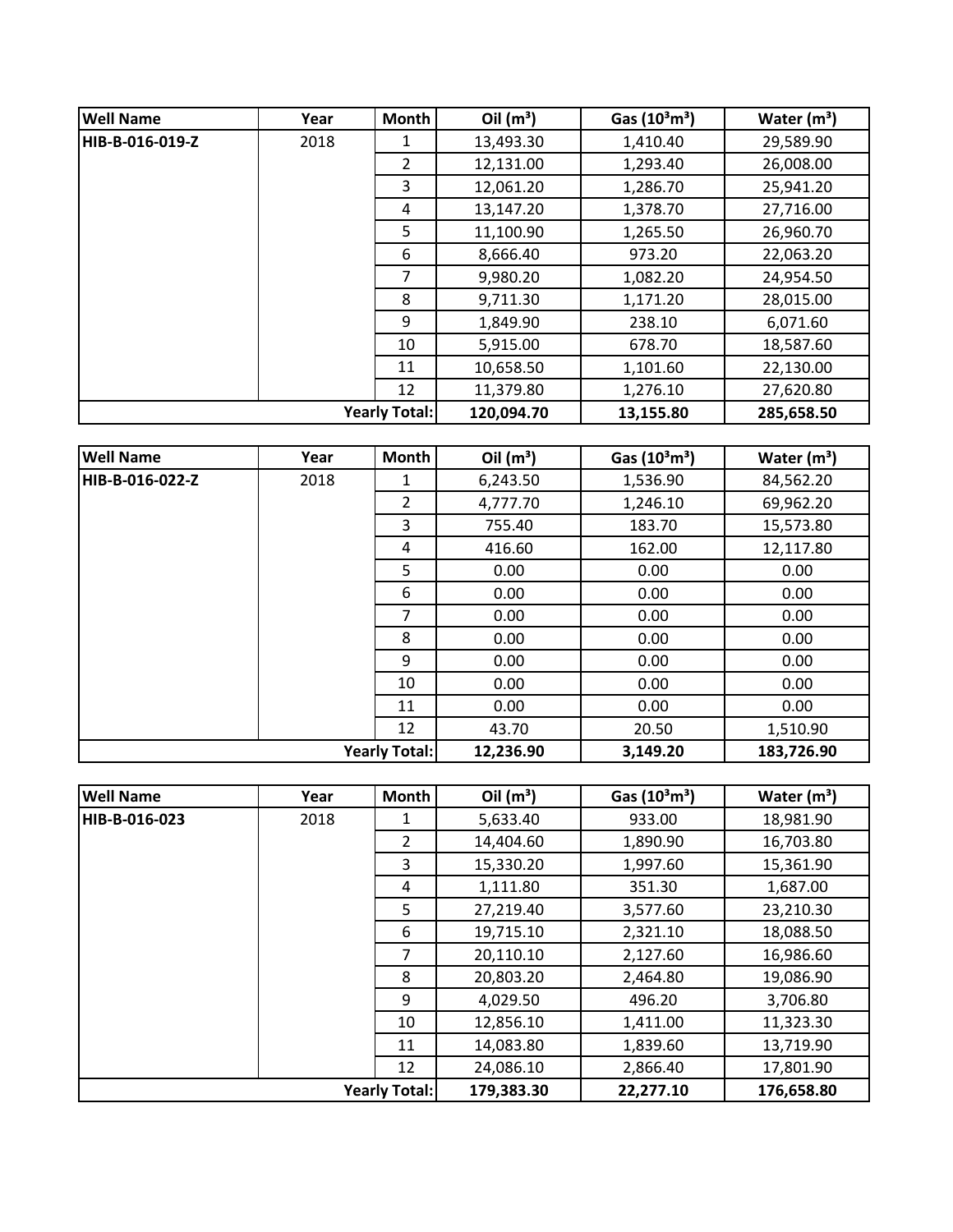| <b>Well Name</b> | Year | Month                | Oil $(m^3)$ | Gas $(10^3 \text{m}^3)$ | Water $(m^3)$ |
|------------------|------|----------------------|-------------|-------------------------|---------------|
| HIB-B-016-024    | 2018 | 1                    | 5,194.00    | 8,685.80                | 30,884.80     |
|                  |      | $\overline{2}$       | 2,972.50    | 3,834.80                | 21,547.10     |
|                  |      | 3                    | 3,059.70    | 2,670.40                | 15,623.00     |
|                  |      | 4                    | 6,131.60    | 3,031.50                | 25,694.30     |
|                  |      | 5                    | 2,507.90    | 1,298.60                | 27,677.40     |
|                  |      | 6                    | 1,868.50    | 1,009.00                | 19,685.10     |
|                  |      | 7                    | 811.00      | 454.80                  | 21,766.60     |
|                  |      | 8                    | 507.80      | 2,125.30                | 56,171.10     |
|                  |      | 9                    | 84.00       | 561.30                  | 11,496.60     |
|                  |      | 10                   | 90.30       | 537.80                  | 11,832.30     |
|                  |      | 11                   | 0.00        | 0.00                    | 0.00          |
|                  |      | 12                   | 0.00        | 0.00                    | 0.00          |
|                  |      | <b>Yearly Total:</b> | 23,227.30   | 24,209.30               | 242,378.30    |

| <b>Well Name</b> | Year | Month                | Oil $(m^3)$ | Gas $(10^3 \text{m}^3)$ | Water $(m^3)$ |
|------------------|------|----------------------|-------------|-------------------------|---------------|
| HIB-B-016-028-Z  | 2018 | 1                    | 177.20      | 273.60                  | 0.90          |
|                  |      | $\overline{2}$       | 5,764.70    | 10,912.50               | 20.20         |
|                  |      | 3                    | 3,466.20    | 7,479.50                | 13.30         |
|                  |      | 4                    | 12,744.60   | 30,188.00               | 62.30         |
|                  |      | 5                    | 1,962.60    | 4,444.90                | 11.00         |
|                  |      | 6                    | 140.70      | 260.20                  | 0.80          |
|                  |      | $\overline{7}$       | 3,161.40    | 5,998.00                | 10.90         |
|                  |      | 8                    | 3,340.20    | 7,971.60                | 19.90         |
|                  |      | 9                    | 0.00        | 0.00                    | 0.00          |
|                  |      | 10                   | 3,208.60    | 7,516.90                | 21.90         |
|                  |      | 11                   | 14,090.20   | 4,103.60                | 106.60        |
|                  |      | 12                   | 24,967.80   | 11,644.60               | 57.80         |
|                  |      | <b>Yearly Total:</b> | 73,024.20   | 90,793.40               | 325.60        |

| <b>Well Name</b>     | Year | <b>Month</b>   | Oil $(m^3)$ | Gas $(10^3 \text{m}^3)$ | Water $(m^3)$ |
|----------------------|------|----------------|-------------|-------------------------|---------------|
| HIB-B-016-029        | 2018 |                | 28,654.80   | 37,406.70               | 281.60        |
|                      |      | $\overline{2}$ | 19,887.30   | 26,908.70               | 173.40        |
|                      |      | 3              | 23,989.80   | 32,788.90               | 320.90        |
|                      |      | 4              | 12,335.30   | 17,135.60               | 95.60         |
|                      |      | 5              | 8,842.40    | 12,700.70               | 104.30        |
|                      |      | 6              | 0.00        | 0.00                    | 0.00          |
|                      |      | $\overline{7}$ | 0.00        | 0.00                    | 0.00          |
|                      |      | 8              | 0.00        | 0.00                    | 0.00          |
|                      |      | 9              | 0.00        | 0.00                    | 0.00          |
|                      |      | 10             | 13,443.10   | 16,524.50               | 136.60        |
|                      |      | 11             | 16,445.20   | 21,780.50               | 96.00         |
|                      |      | 12             | 22,284.80   | 25,309.40               | 191.30        |
| <b>Yearly Total:</b> |      |                | 145,882.70  | 190,555.00              | 1,399.70      |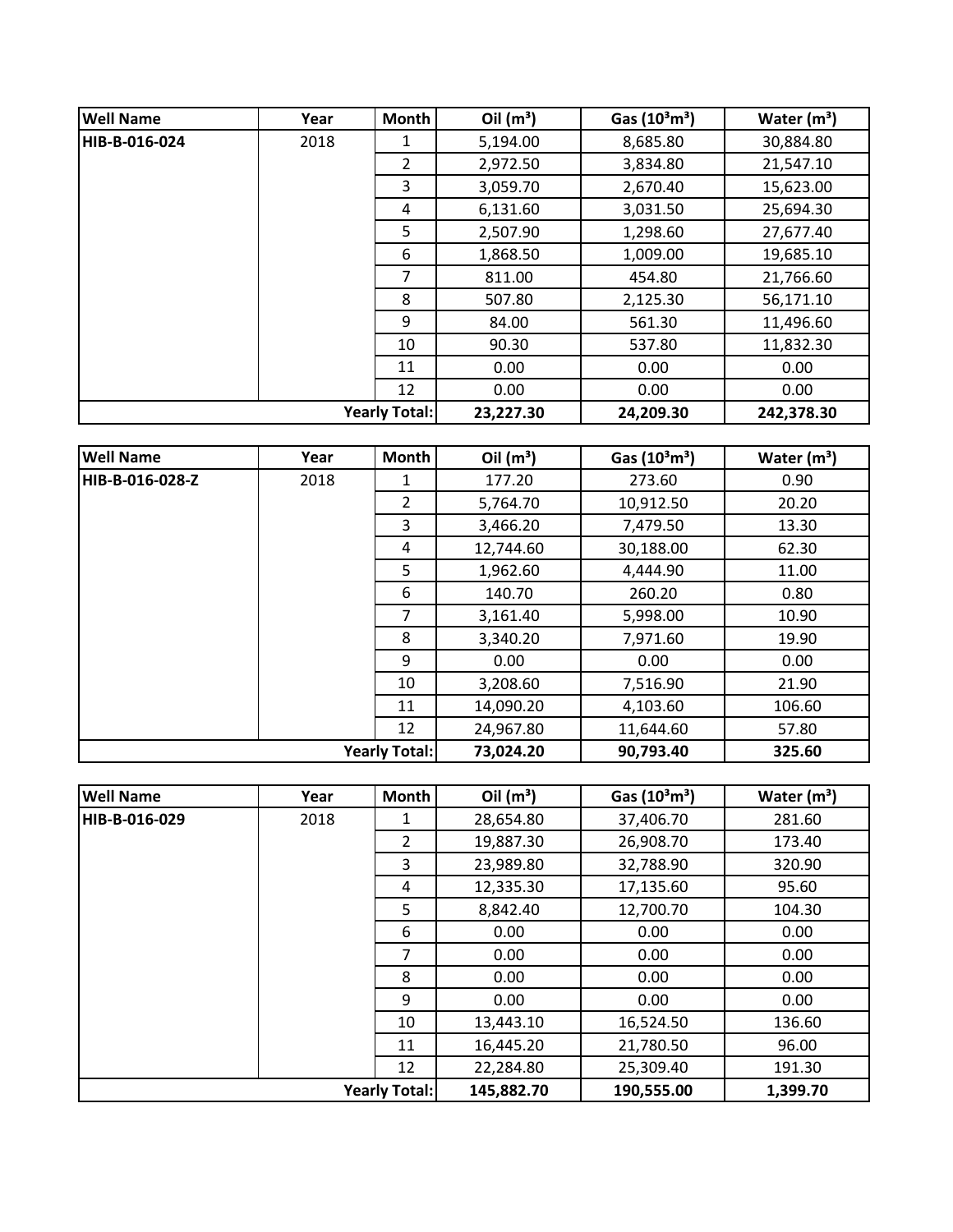| <b>Well Name</b>     | Year | Month          | Oil $(m^3)$ | Gas $(10^3 \text{m}^3)$ | Water $(m^3)$ |
|----------------------|------|----------------|-------------|-------------------------|---------------|
| HIB-B-016-030-Y      | 2018 | 1              | 0.00        | 0.00                    | 0.00          |
|                      |      | $\overline{2}$ | 0.00        | 0.00                    | 0.00          |
|                      |      | 3              | 0.00        | 0.00                    | 0.00          |
|                      |      | 4              | 0.00        | 0.00                    | 0.00          |
|                      |      | 5              | 966.50      | 80.70                   | 0.30          |
|                      |      | 6              | 4,201.40    | 441.00                  | 0.50          |
|                      |      | 7              | 6,173.50    | 518.60                  | 9.30          |
|                      |      | 8              | 5,971.30    | 542.40                  | 10.00         |
|                      |      | 9              | 1,187.40    | 111.00                  | 2.00          |
|                      |      | 10             | 3,756.60    | 312.90                  | 6.00          |
|                      |      | 11             | 3,184.40    | 305.10                  | 2.40          |
|                      |      | 12             | 4,040.10    | 381.40                  | 12.50         |
| <b>Yearly Total:</b> |      |                | 29,481.20   | 2,693.10                | 43.00         |

| <b>Well Name</b> | Year | <b>Month</b>         | Oil $(m^3)$ | Gas $(10^3 \text{m}^3)$ | Water $(m^3)$ |
|------------------|------|----------------------|-------------|-------------------------|---------------|
| HIB-B-016-032-Y  | 2018 | 1                    | 13,863.00   | 1,677.50                | 27,639.60     |
|                  |      | 2                    | 11,578.20   | 1,689.20                | 30,118.70     |
|                  |      | 3                    | 18,730.60   | 1,711.80                | 22,044.20     |
|                  |      | 4                    | 20,195.90   | 1,842.10                | 25,472.10     |
|                  |      | 5                    | 20,549.30   | 1,953.30                | 19,119.20     |
|                  |      | 6                    | 13,528.80   | 1,236.00                | 16,185.30     |
|                  |      | 7                    | 14,219.70   | 1,162.40                | 18,344.40     |
|                  |      | 8                    | 14,811.80   | 1,314.40                | 21,491.80     |
|                  |      | 9                    | 2,869.40    | 262.00                  | 4,112.60      |
|                  |      | 10                   | 7,904.50    | 643.30                  | 10,846.90     |
|                  |      | 11                   | 10,448.40   | 1,011.90                | 15,858.30     |
|                  |      | 12                   | 11,160.20   | 1,508.80                | 32,990.60     |
|                  |      | <b>Yearly Total:</b> | 159,859.80  | 16,012.70               | 244,223.70    |

| <b>Well Name</b>     | Year | <b>Month</b>   | Oil $(m^3)$ | Gas $(10^3 \text{m}^3)$ | Water $(m^3)$ |
|----------------------|------|----------------|-------------|-------------------------|---------------|
| HIB-B-016-033        | 2018 | 1              | 11,254.30   | 2,101.60                | 1,635.30      |
|                      |      | $\overline{2}$ | 12,116.70   | 2,131.50                | 159.80        |
|                      |      | 3              | 8,115.60    | 2,049.90                | 3,988.30      |
|                      |      | 4              | 7,072.70    | 1,880.70                | 4,361.80      |
|                      |      | 5              | 12,805.60   | 3,444.80                | 12,275.10     |
|                      |      | 6              | 4,571.80    | 1,184.00                | 4,072.80      |
|                      |      | 7              | 0.00        | 0.00                    | 0.00          |
|                      |      | 8              | 123.50      | 31.20                   | 106.20        |
|                      |      | 9              | 0.00        | 0.00                    | 0.00          |
|                      |      | 10             | 6,938.60    | 1,607.30                | 5,709.30      |
|                      |      | 11             | 8,665.70    | 2,388.80                | 7,886.40      |
|                      |      | 12             | 13,297.20   | 3,486.00                | 11,832.30     |
| <b>Yearly Total:</b> |      |                | 84,961.70   | 20,305.80               | 52,027.30     |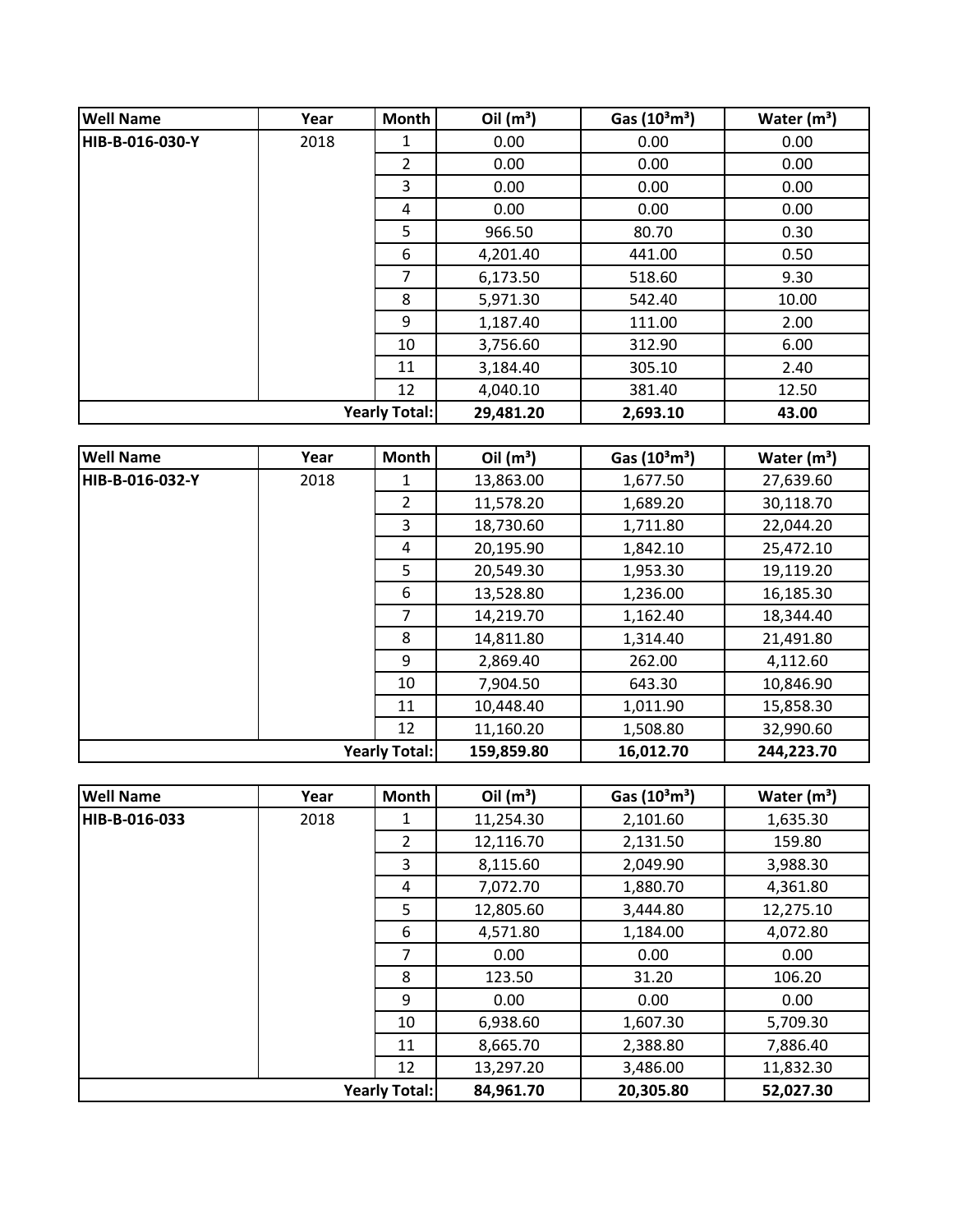| <b>Well Name</b> | Year | Month                | Oil $(m^3)$ | Gas $(10^3 \text{m}^3)$ | Water $(m^3)$ |
|------------------|------|----------------------|-------------|-------------------------|---------------|
| HIB-B-016-034-Y  | 2018 | 1                    | 1,510.70    | 3,935.00                | 1.00          |
|                  |      | $\overline{2}$       | 0.00        | 0.00                    | 0.00          |
|                  |      | 3                    | 0.00        | 0.00                    | 0.00          |
|                  |      | 4                    | 0.00        | 0.00                    | 0.00          |
|                  |      | 5                    | 0.00        | 0.00                    | 0.00          |
|                  |      | 6                    | 0.00        | 0.00                    | 0.00          |
|                  |      | 7                    | 5,033.50    | 10,914.00               | 7.80          |
|                  |      | 8                    | 0.00        | 0.00                    | 0.00          |
|                  |      | 9                    | 0.00        | 0.00                    | 0.00          |
|                  |      | 10                   | 0.00        | 0.00                    | 0.00          |
|                  |      | 11                   | 0.00        | 0.00                    | 0.00          |
|                  |      | 12                   | 0.00        | 0.00                    | 0.00          |
|                  |      | <b>Yearly Total:</b> | 6,544.20    | 14,849.00               | 8.80          |

| <b>Well Name</b> | Year | Month                | Oil $(m^3)$ | Gas $(10^3 \text{m}^3)$ | Water $(m^3)$ |
|------------------|------|----------------------|-------------|-------------------------|---------------|
| HIB-B-016-036    | 2018 | 1                    | 0.00        | 0.00                    | 0.00          |
|                  |      | $\overline{2}$       | 0.00        | 0.00                    | 0.00          |
|                  |      | 3                    | 0.00        | 0.00                    | 0.00          |
|                  |      | 4                    | 0.00        | 0.00                    | 0.00          |
|                  |      | 5                    | 0.00        | 0.00                    | 0.00          |
|                  |      | 6                    | 0.00        | 0.00                    | 0.00          |
|                  |      | 7                    | 0.00        | 0.00                    | 0.00          |
|                  |      | 8                    | 0.00        | 0.00                    | 0.00          |
|                  |      | 9                    | 0.00        | 0.00                    | 0.00          |
|                  |      | 10                   | 0.00        | 0.00                    | 0.00          |
|                  |      | 11                   | 0.00        | 0.00                    | 0.00          |
|                  |      | 12                   | 0.00        | 0.00                    | 0.00          |
|                  |      | <b>Yearly Total:</b> | 0.00        | 0.00                    | 0.00          |

| <b>Well Name</b>     | Year | Month          | Oil $(m^3)$ | Gas $(10^3 \text{m}^3)$ | Water $(m^3)$ |
|----------------------|------|----------------|-------------|-------------------------|---------------|
| HIB-B-016-040        | 2018 | 1              | 8,317.70    | 11,931.90               | 40.10         |
|                      |      | $\overline{2}$ | 323.00      | 442.00                  | 1.60          |
|                      |      | 3              | 0.00        | 0.00                    | 0.00          |
|                      |      | 4              | 0.00        | 0.00                    | 0.00          |
|                      |      | 5              | 1,985.40    | 2,745.20                | 9.20          |
|                      |      | 6              | 16,197.00   | 23,919.70               | 74.10         |
|                      |      | 7              | 15,189.00   | 23,713.40               | 77.60         |
|                      |      | 8              | 0.00        | 0.00                    | 0.00          |
|                      |      | 9              | 0.00        | 0.00                    | 0.00          |
|                      |      | 10             | 0.00        | 0.00                    | 0.00          |
|                      |      | 11             | 0.00        | 0.00                    | 0.00          |
|                      |      | 12             | 0.00        | 0.00                    | 0.00          |
| <b>Yearly Total:</b> |      |                | 42,012.10   | 62,752.20               | 202.60        |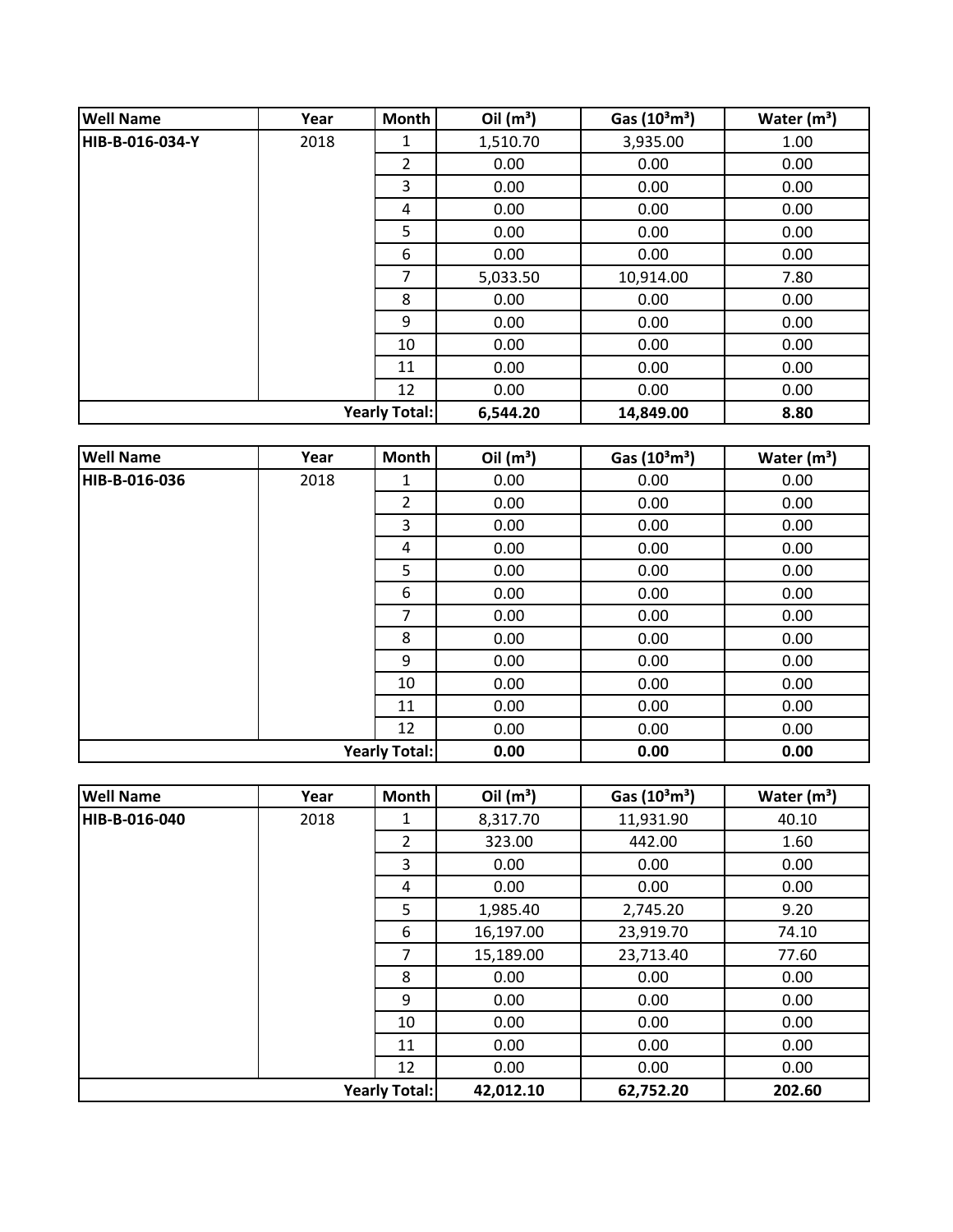| <b>Well Name</b> | Year                 | <b>Month</b>   | Oil $(m^3)$ | Gas $(10^3 \text{m}^3)$ | Water $(m^3)$ |
|------------------|----------------------|----------------|-------------|-------------------------|---------------|
| HIB-B-016-041-Z  | 2018                 | 1              | 7,306.10    | 1,138.40                | 5.80          |
|                  |                      | $\overline{2}$ | 0.00        | 0.00                    | 0.00          |
|                  |                      | 3              | 4,662.20    | 1,331.60                | 1.30          |
|                  |                      | 4              | 8,227.70    | 1,274.20                | 3.10          |
|                  |                      | 5              | 18,247.80   | 2,941.60                | 1.60          |
|                  |                      | 6              | 21,877.50   | 2,761.50                | 1.50          |
|                  |                      | 7              | 22,442.80   | 2,591.80                | 6.60          |
|                  |                      | 8              | 21,611.40   | 2,722.00                | 371.70        |
|                  |                      | 9              | 4,181.90    | 542.00                  | 76.90         |
|                  |                      | 10             | 13,844.10   | 1,534.40                | 1.80          |
|                  |                      | 11             | 16,964.90   | 2,253.30                | 3.90          |
|                  |                      | 12             | 25,310.50   | 3,213.50                | 24.00         |
|                  | <b>Yearly Total:</b> |                | 164,676.90  | 22,304.30               | 498.20        |

| <b>Well Name</b> | Year | Month                | Oil $(m^3)$ | Gas $(10^3 \text{m}^3)$ | Water $(m^3)$ |
|------------------|------|----------------------|-------------|-------------------------|---------------|
| HIB-B-016-043    | 2018 | 1                    | 15,846.90   | 8,496.10                | 458.10        |
|                  |      | $\overline{2}$       | 11,586.70   | 9,366.60                | 4,311.00      |
|                  |      | 3                    | 12,806.00   | 10,576.30               | 1,424.50      |
|                  |      | 4                    | 12,729.20   | 11,867.70               | 1,156.70      |
|                  |      | 5                    | 11,994.50   | 12,876.50               | 1,265.10      |
|                  |      | 6                    | 4,479.90    | 4,638.40                | 429.00        |
|                  |      | 7                    | 0.00        | 0.00                    | 0.00          |
|                  |      | 8                    | 0.00        | 0.00                    | 0.00          |
|                  |      | 9                    | 0.00        | 0.00                    | 0.00          |
|                  |      | 10                   | 7,317.00    | 6,776.80                | 647.20        |
|                  |      | 11                   | 3,568.10    | 3,932.60                | 349.10        |
|                  |      | 12                   | 0.00        | 0.00                    | 0.00          |
|                  |      | <b>Yearly Total:</b> | 80,328.30   | 68,531.00               | 10,040.70     |

| <b>Well Name</b>     | Year | <b>Month</b>   | Oil $(m^3)$ | Gas $(10^3 \text{m}^3)$ | Water $(m^3)$ |
|----------------------|------|----------------|-------------|-------------------------|---------------|
| HIB-B-016-045-Z      | 2018 | 1              | 3,524.60    | 1,421.50                | 16,518.00     |
|                      |      | $\overline{2}$ | 6,438.10    | 1,689.70                | 16,253.70     |
|                      |      | 3              | 656.60      | 198.80                  | 0.00          |
|                      |      | 4              | 5,594.30    | 1,511.50                | 14,741.40     |
|                      |      | 5              | 7,857.20    | 2,166.60                | 27,072.20     |
|                      |      | 6              | 9,043.00    | 2,402.50                | 26,752.90     |
|                      |      | 7              | 2,807.70    | 1,449.90                | 22,793.40     |
|                      |      | 8              | 1,163.00    | 991.10                  | 15,050.60     |
|                      |      | 9              | 0.00        | 0.00                    | 0.00          |
|                      |      | 10             | 317.80      | 248.30                  | 3,935.00      |
|                      |      | 11             | 210.90      | 196.10                  | 2,889.00      |
|                      |      | 12             | 3,800.60    | 1,191.80                | 21,164.10     |
| <b>Yearly Total:</b> |      |                | 41,413.80   | 13,467.80               | 167,170.30    |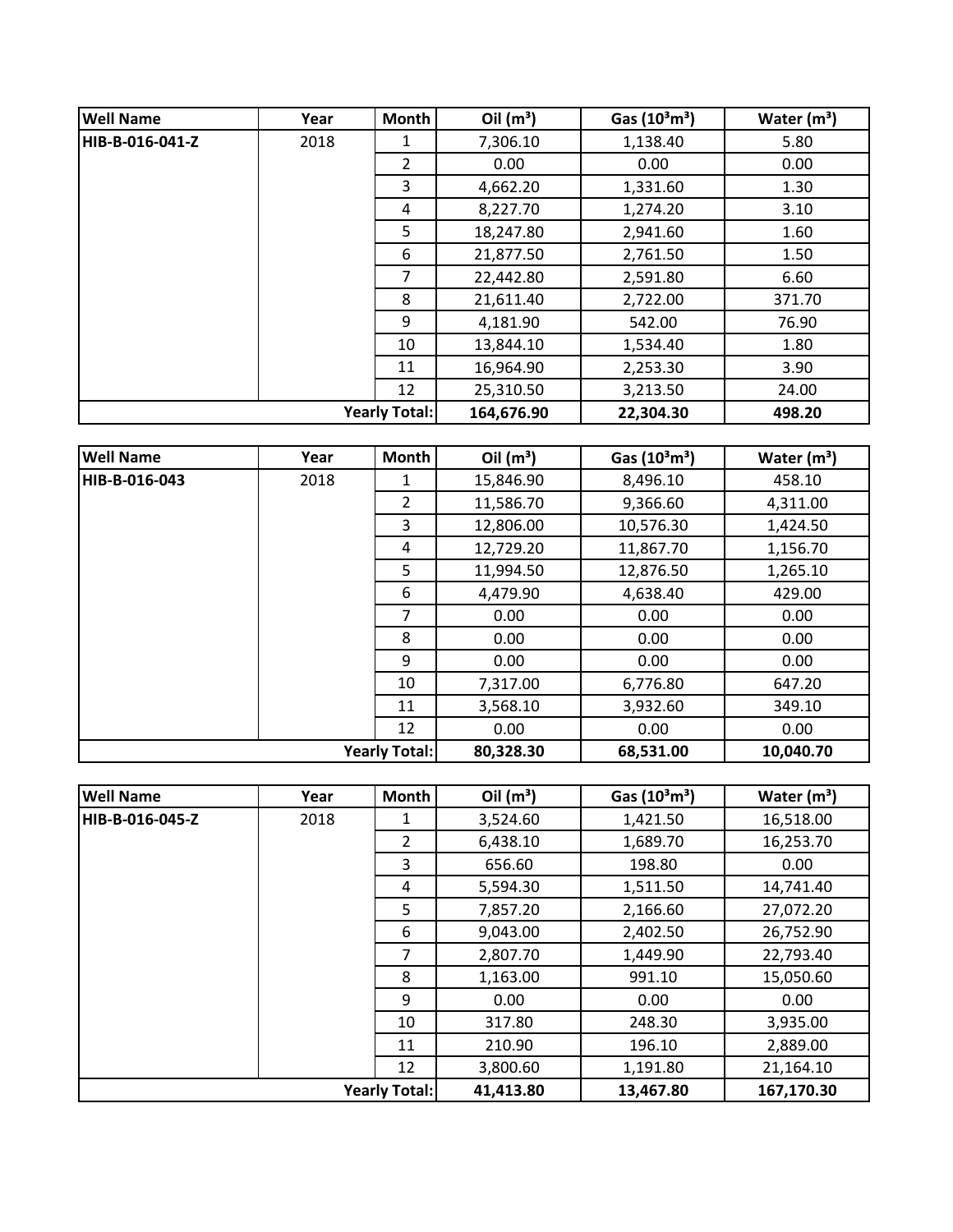| <b>Well Name</b>     | Year | <b>Month</b>   | Oil $(m^3)$ | Gas $(10^3 \text{m}^3)$ | Water $(m^3)$ |
|----------------------|------|----------------|-------------|-------------------------|---------------|
| HIB-B-016-046        | 2018 | 1              | 14,066.80   | 1,729.40                | 37,333.00     |
|                      |      | $\overline{2}$ | 11,509.00   | 1,035.60                | 29,485.10     |
|                      |      | 3              | 12,385.80   | 1,649.80                | 44,221.60     |
|                      |      | 4              | 13,202.60   | 1,723.50                | 32,435.20     |
|                      |      | 5              | 9,258.20    | 1,078.50                | 35,346.80     |
|                      |      | 6              | 4,796.40    | 578.80                  | 14,384.10     |
|                      |      | 7              | 11,163.10   | 2,497.20                | 37,963.00     |
|                      |      | 8              | 12,825.50   | 2,288.30                | 38,932.00     |
|                      |      | 9              | 2,592.70    | 467.20                  | 7,619.40      |
|                      |      | 10             | 6,828.20    | 727.80                  | 19,034.00     |
|                      |      | 11             | 8,970.90    | 1,095.90                | 28,521.90     |
|                      |      | 12             | 16,263.80   | 1,729.80                | 50,816.30     |
| <b>Yearly Total:</b> |      |                | 123,863.00  | 16,601.80               | 376,092.40    |

| <b>Well Name</b> | Year | <b>Month</b>         | Oil $(m^3)$ | Gas $(10^3 \text{m}^3)$ | Water $(m^3)$ |
|------------------|------|----------------------|-------------|-------------------------|---------------|
| HIB-B-016-048-Y  | 2018 | 1                    | 10,244.30   | 882.00                  | 103.50        |
|                  |      | $\overline{2}$       | 10,697.30   | 886.60                  | 229.40        |
|                  |      | 3                    | 14,676.40   | 1,301.70                | 242.10        |
|                  |      | 4                    | 20,838.30   | 1,949.50                | 508.10        |
|                  |      | 5                    | 12,560.20   | 1,299.30                | 197.80        |
|                  |      | 6                    | 14,703.80   | 1,287.70                | 410.90        |
|                  |      | 7                    | 8,863.60    | 705.10                  | 207.60        |
|                  |      | 8                    | 7,351.80    | 603.50                  | 17.60         |
|                  |      | 9                    | 3,346.10    | 281.00                  | 0.40          |
|                  |      | 10                   | 7,107.40    | 532.00                  | 0.70          |
|                  |      | 11                   | 10,920.20   | 972.90                  | 1.20          |
|                  |      | 12                   | 10,349.40   | 1,046.70                | 132.30        |
|                  |      | <b>Yearly Total:</b> | 131,658.80  | 11,748.00               | 2,051.60      |

| <b>Well Name</b>     | Year | <b>Month</b>   | Oil $(m^3)$ | Gas $(10^3 \text{m}^3)$ | Water $(m^3)$ |
|----------------------|------|----------------|-------------|-------------------------|---------------|
| HIB-B-016-049-Y      | 2018 | 1              | 11,102.50   | 4,562.70                | 6,600.20      |
|                      |      | $\overline{2}$ | 8,803.10    | 5,214.60                | 7,915.70      |
|                      |      | 3              | 8,497.40    | 6,517.20                | 7,811.70      |
|                      |      | 4              | 9,594.20    | 7,610.90                | 7,017.00      |
|                      |      | 5              | 18,079.70   | 11,505.20               | 1,999.80      |
|                      |      | 6              | 15,702.90   | 14,084.10               | 1,342.40      |
|                      |      | 7              | 11,330.90   | 11,560.80               | 4,115.60      |
|                      |      | 8              | 12,415.80   | 12,199.40               | 1,705.90      |
|                      |      | 9              | 2,557.00    | 2,486.60                | 167.50        |
|                      |      | 10             | 6,324.00    | 5,481.70                | 396.60        |
|                      |      | 11             | 6,992.80    | 8,455.00                | 2,846.80      |
|                      |      | 12             | 15,521.00   | 14,135.70               | 1,068.20      |
| <b>Yearly Total:</b> |      |                | 126,921.30  | 103,813.90              | 42,987.40     |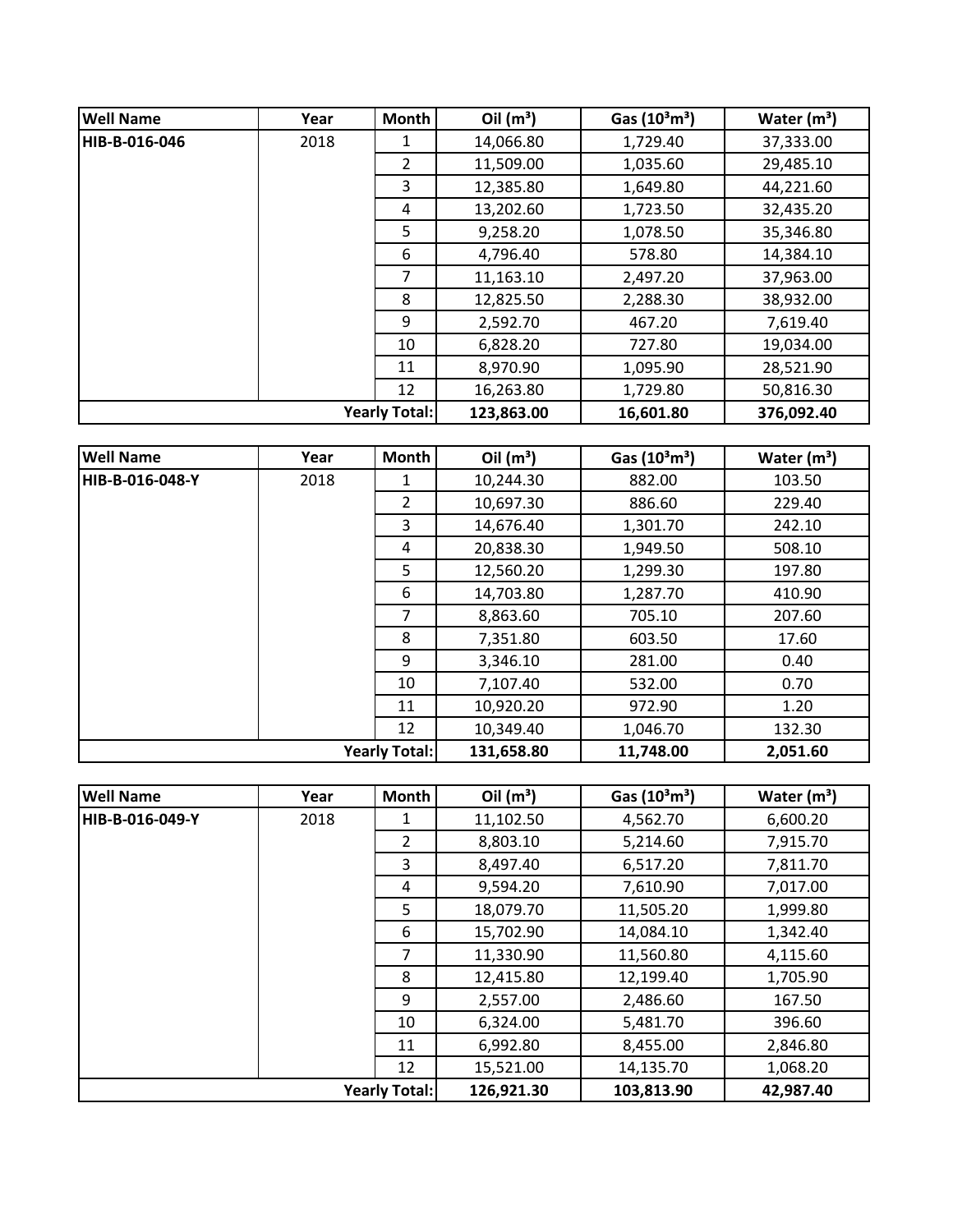| <b>Well Name</b> | Year | <b>Month</b>         | Oil $(m^3)$ | Gas $(10^3 \text{m}^3)$ | Water $(m^3)$ |
|------------------|------|----------------------|-------------|-------------------------|---------------|
| HIB-B-016-051-Z  | 2018 | 1                    | 9,698.40    | 1,234.80                | 2.90          |
|                  |      | $\overline{2}$       | 7,693.00    | 1,120.10                | 13.20         |
|                  |      | 3                    | 8,294.50    | 1,126.20                | 10.50         |
|                  |      | 4                    | 14,653.60   | 2,157.80                | 4.80          |
|                  |      | 5                    | 14,267.10   | 2,012.50                | 6.20          |
|                  |      | 6                    | 13,469.60   | 1,746.00                | 2.70          |
|                  |      | 7                    | 14,951.00   | 1,800.80                | 44.20         |
|                  |      | 8                    | 14,682.90   | 1,900.80                | 19.70         |
|                  |      | 9                    | 2,815.60    | 372.10                  | 0.50          |
|                  |      | 10                   | 9,189.50    | 1,082.60                | 1.60          |
|                  |      | 11                   | 9,245.80    | 1,296.10                | 1.80          |
|                  |      | 12                   | 15,386.00   | 2,056.80                | 15.40         |
|                  |      | <b>Yearly Total:</b> | 134,347.00  | 17,906.60               | 123.50        |

| <b>Well Name</b>     | Year | Month          | Oil $(m^3)$ | Gas $(10^3 \text{m}^3)$ | Water $(m^3)$ |
|----------------------|------|----------------|-------------|-------------------------|---------------|
| HIB-B-016-056        | 2018 | 1              | 81,080.90   | 92,384.50               | 3,061.90      |
|                      |      | $\overline{2}$ | 75,766.30   | 90,781.60               | 2,770.20      |
|                      |      | 3              | 71,002.60   | 95,190.80               | 3,045.00      |
|                      |      | 4              | 73,507.40   | 100,717.20              | 2,873.50      |
|                      |      | 5              | 74,788.20   | 111,549.50              | 4,757.10      |
|                      |      | 6              | 72,023.30   | 104,109.10              | 4,226.80      |
|                      |      | $\overline{7}$ | 34,571.00   | 51,015.10               | 2,772.40      |
|                      |      | 8              | 71,831.20   | 109,341.70              | 5,131.70      |
|                      |      | 9              | 14,309.20   | 22,266.00               | 997.50        |
|                      |      | 10             | 34,470.10   | 45,161.30               | 2,300.60      |
|                      |      | 11             | 41,594.60   | 64,851.60               | 3,070.60      |
|                      |      | 12             | 57,136.40   | 96,483.80               | 5,607.40      |
| <b>Yearly Total:</b> |      |                | 702,081.20  | 983,852.20              | 40,614.70     |

| <b>Well Name</b>     | Year | Month          | Oil $(m^3)$ | Gas $(10^3 \text{m}^3)$ | Water $(m^3)$ |
|----------------------|------|----------------|-------------|-------------------------|---------------|
| HIB-B-016-057-X      | 2018 |                | 7,293.80    | 1,946.90                | 55,112.50     |
|                      |      | $\overline{2}$ | 11,649.70   | 2,342.70                | 58,491.20     |
|                      |      | 3              | 5,662.80    | 1,496.60                | 35,090.20     |
|                      |      | 4              | 648.50      | 194.20                  | 4,607.60      |
|                      |      | 5.             | 0.00        | 0.00                    | 0.00          |
|                      |      | 6              | 15,019.80   | 3,129.10                | 4,385.10      |
|                      |      | 7              | 56,555.30   | 10,027.30               | 3,862.00      |
|                      |      | 8              | 52,546.70   | 15,387.70               | 2,135.50      |
|                      |      | 9              | 10,237.80   | 3,843.50                | 260.90        |
|                      |      | 10             | 31,626.90   | 10,583.20               | 771.70        |
|                      |      | 11             | 31,532.20   | 12,556.60               | 850.80        |
|                      |      | 12             | 23,567.00   | 4,923.80                | 1,192.40      |
| <b>Yearly Total:</b> |      |                | 246,340.50  | 66,431.60               | 166,759.90    |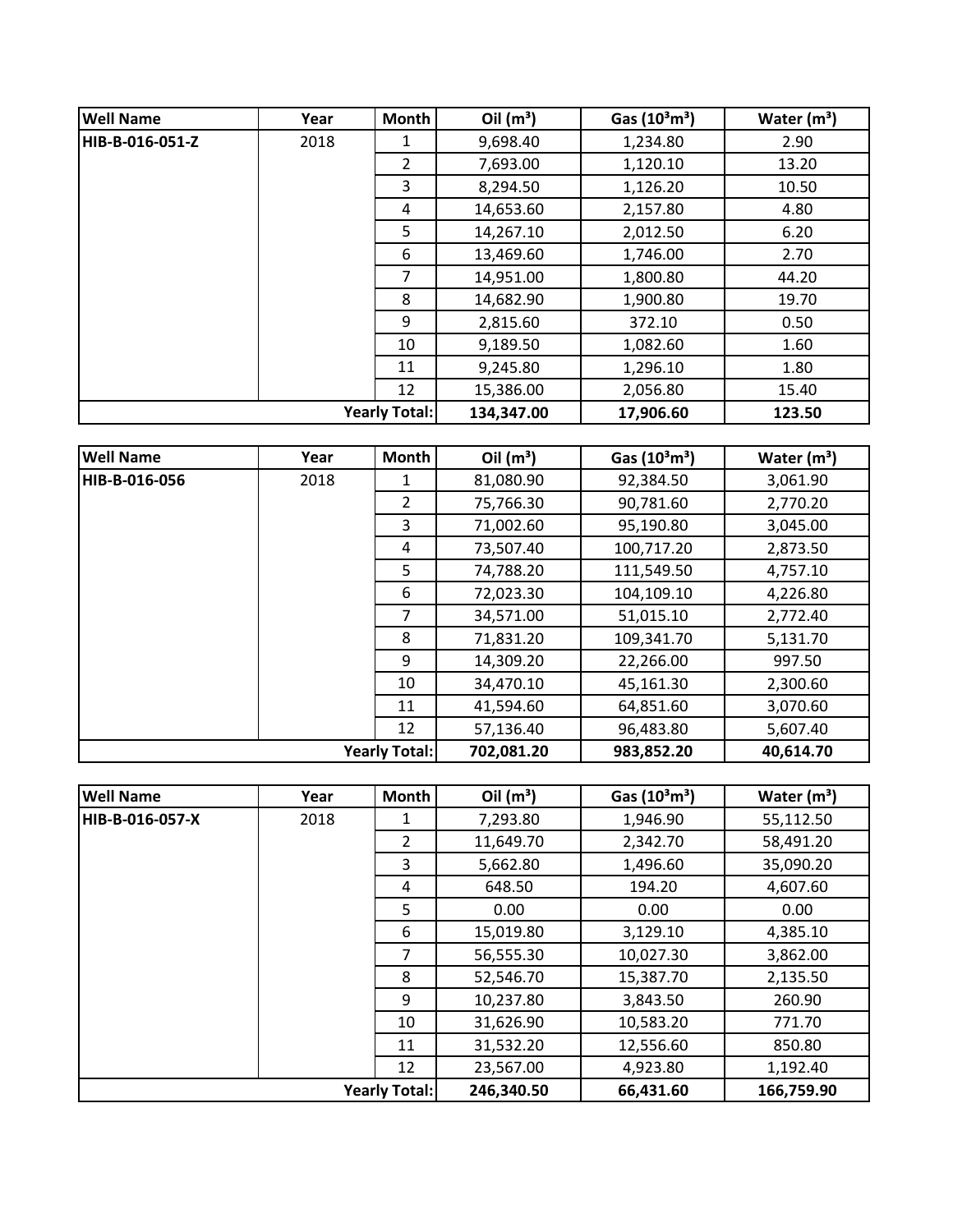| <b>Well Name</b>     | Year | Month          | Oil $(m^3)$ | Gas $(10^3 \text{m}^3)$ | Water $(m^3)$ |
|----------------------|------|----------------|-------------|-------------------------|---------------|
| HIB-B-016-058-Z      | 2018 | 1              | 0.00        | 0.00                    | 0.00          |
|                      |      | $\overline{2}$ | 0.00        | 0.00                    | 0.00          |
|                      |      | 3              | 0.00        | 0.00                    | 0.00          |
|                      |      | 4              | 201.00      | 26.70                   | 2,394.60      |
|                      |      | 5              | 0.00        | 0.00                    | 0.00          |
|                      |      | 6              | 0.00        | 0.00                    | 0.00          |
|                      |      | 7              | 0.00        | 0.00                    | 0.00          |
|                      |      | 8              | 0.00        | 0.00                    | 0.00          |
|                      |      | 9              | 0.00        | 0.00                    | 0.00          |
|                      |      | 10             | 0.00        | 0.00                    | 0.00          |
|                      |      | 11             | 0.00        | 0.00                    | 0.00          |
|                      |      | 12             | 0.00        | 0.00                    | 0.00          |
| <b>Yearly Total:</b> |      | 201.00         | 26.70       | 2,394.60                |               |

| <b>Well Name</b>     | Year | Month          | Oil $(m^3)$ | Gas $(10^3 \text{m}^3)$ | Water $(m^3)$ |
|----------------------|------|----------------|-------------|-------------------------|---------------|
| HIB-B-016-059        | 2018 | 1              | 0.00        | 0.00                    | 0.00          |
|                      |      | $\overline{2}$ | 0.00        | 0.00                    | 0.00          |
|                      |      | 3              | 0.00        | 0.00                    | 0.00          |
|                      |      | 4              | 0.00        | 0.00                    | 0.00          |
|                      |      | 5              | 0.00        | 0.00                    | 0.00          |
|                      |      | 6              | 1,422.50    | 222.80                  | 0.00          |
|                      |      | 7              | 0.00        | 0.00                    | 0.00          |
|                      |      | 8              | 474.70      | 72.50                   | 0.00          |
|                      |      | 9              | 1,814.10    | 285.10                  | 0.00          |
|                      |      | 10             | 443.70      | 62.20                   | 0.00          |
|                      |      | 11             | 348.50      | 58.10                   | 0.00          |
|                      |      | 12             | 1,601.90    | 254.00                  | 0.00          |
| <b>Yearly Total:</b> |      |                | 6,105.40    | 954.70                  | 0.00          |

| <b>Well Name</b>     | Year | Month          | Oil $(m^3)$ | Gas $(10^3 \text{m}^3)$ | Water $(m^3)$ |
|----------------------|------|----------------|-------------|-------------------------|---------------|
| HIB-B-016-063        | 2018 | 1              | 10,657.80   | 2,585.80                | 80,913.50     |
|                      |      | $\overline{2}$ | 10,004.60   | 2,277.70                | 72,969.80     |
|                      |      | 3              | 6,186.00    | 1,442.40                | 56,360.20     |
|                      |      | 4              | 0.00        | 0.00                    | 0.00          |
|                      |      | 5              | 0.00        | 0.00                    | 0.00          |
|                      |      | 6              | 0.00        | 0.00                    | 0.00          |
|                      |      | 7              | 132.40      | 27.30                   | 1,060.90      |
|                      |      | 8              | 0.00        | 0.00                    | 0.00          |
|                      |      | 9              | 0.00        | 0.00                    | 0.00          |
|                      |      | 10             | 0.00        | 0.00                    | 0.00          |
|                      |      | 11             | 0.00        | 0.00                    | 0.00          |
|                      |      | 12             | 0.00        | 0.00                    | 0.00          |
| <b>Yearly Total:</b> |      |                | 26,980.80   | 6,333.20                | 211,304.40    |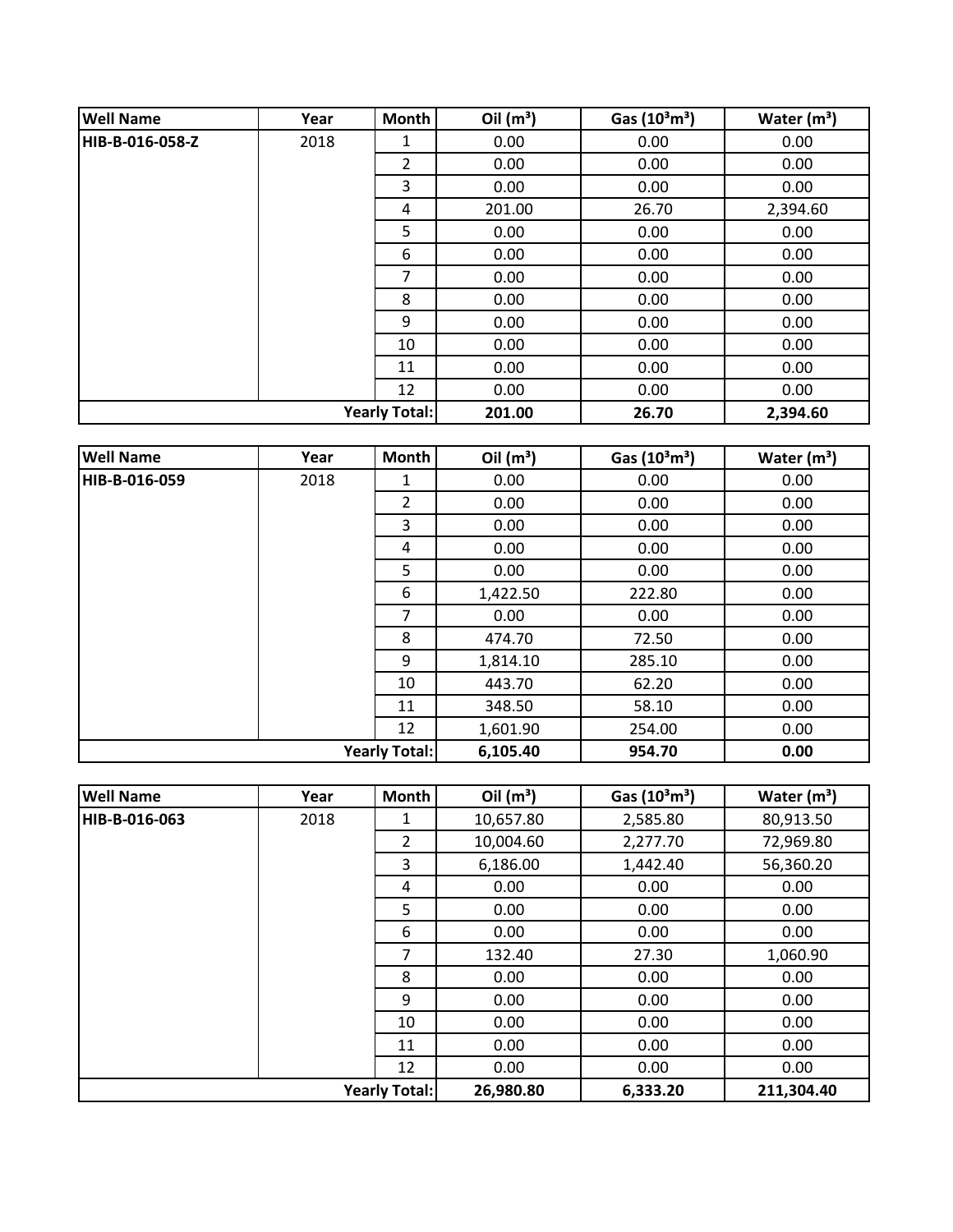| <b>Well Name</b> | Year | <b>Month</b>         | Oil $(m^3)$ | Gas $(10^3 \text{m}^3)$ | Water $(m^3)$ |
|------------------|------|----------------------|-------------|-------------------------|---------------|
| HIBS-B-016-038   | 2018 | 1                    | 46,563.30   | 9,699.00                | 26,321.00     |
|                  |      | $\mathcal{P}$        | 43,930.10   | 9,186.60                | 27,120.70     |
|                  |      | 3                    | 48,198.60   | 9,029.50                | 26,164.70     |
|                  |      | 4                    | 37,032.50   | 7,414.60                | 37,927.40     |
|                  |      | 5                    | 36,220.70   | 7,896.00                | 47,430.00     |
|                  |      | 6                    | 35,863.40   | 7,701.30                | 51,327.60     |
|                  |      | 7                    | 35,879.80   | 8,180.10                | 61,370.70     |
|                  |      | 8                    | 29,741.90   | 6,915.80                | 59,216.60     |
|                  |      | 9                    | 5,647.30    | 1,288.80                | 12,635.00     |
|                  |      | 10                   | 12,373.90   | 2,517.10                | 26,506.30     |
|                  |      | 11                   | 10,553.10   | 1,667.80                | 25,002.90     |
|                  |      | 12                   | 25,248.90   | 4,008.90                | 55,542.80     |
|                  |      | <b>Yearly Total:</b> | 367,253.50  | 75,505.50               | 456,565.70    |

| <b>Well Name</b> | Year | <b>Month</b>         | Oil $(m^3)$ | Gas $(10^3 \text{m}^3)$ | Water $(m^3)$ |
|------------------|------|----------------------|-------------|-------------------------|---------------|
| HIBS-B-016-042-Z | 2018 | 1                    | 81,897.20   | 11,607.30               | 834.40        |
|                  |      | $\overline{2}$       | 77,571.00   | 10,955.80               | 894.60        |
|                  |      | 3                    | 78,823.60   | 11,271.80               | 1,277.10      |
|                  |      | 4                    | 81,769.20   | 11,709.70               | 1,352.70      |
|                  |      | 5                    | 78,589.30   | 11,482.40               | 1,331.80      |
|                  |      | 6                    | 79,093.50   | 11,222.40               | 1,225.50      |
|                  |      | 7                    | 85,202.40   | 10,863.00               | 1,172.10      |
|                  |      | 8                    | 89,865.00   | 12,475.00               | 1,540.70      |
|                  |      | 9                    | 16,640.20   | 2,376.40                | 285.10        |
|                  |      | 10                   | 65,799.30   | 7,259.00                | 1,079.50      |
|                  |      | 11                   | 58,057.80   | 8,182.50                | 1,067.80      |
|                  |      | 12                   | 97,135.10   | 13,119.10               | 1,496.90      |
|                  |      | <b>Yearly Total:</b> | 890,443.60  | 122,524.40              | 13,558.20     |

| <b>Well Name</b>     | Year | Month          | Oil $(m^3)$ | Gas $(10^3 \text{m}^3)$ | Water $(m^3)$ |
|----------------------|------|----------------|-------------|-------------------------|---------------|
| HIBS-B-016-047-Z     | 2018 |                | 47,563.70   | 9,212.90                | 45,948.90     |
|                      |      | $\overline{2}$ | 43,788.60   | 9,895.60                | 40,271.90     |
|                      |      | 3              | 36,281.20   | 5,425.50                | 36,049.10     |
|                      |      | 4              | 33,550.60   | 5,170.90                | 37,614.50     |
|                      |      | 5              | 30,606.90   | 4,625.20                | 41,221.00     |
|                      |      | 6              | 29,525.70   | 4,409.10                | 36,515.00     |
|                      |      | $\overline{7}$ | 30,823.80   | 4,777.60                | 40,533.90     |
|                      |      | 8              | 33,231.00   | 5,386.60                | 46,412.30     |
|                      |      | 9              | 6,652.00    | 1,090.50                | 9,192.90      |
|                      |      | 10             | 13,970.20   | 2,041.40                | 18,484.40     |
|                      |      | 11             | 22,823.80   | 3,392.00                | 33,401.00     |
|                      |      | 12             | 36,770.40   | 5,288.00                | 53,095.60     |
| <b>Yearly Total:</b> |      |                | 365,587.90  | 60,715.30               | 438,740.50    |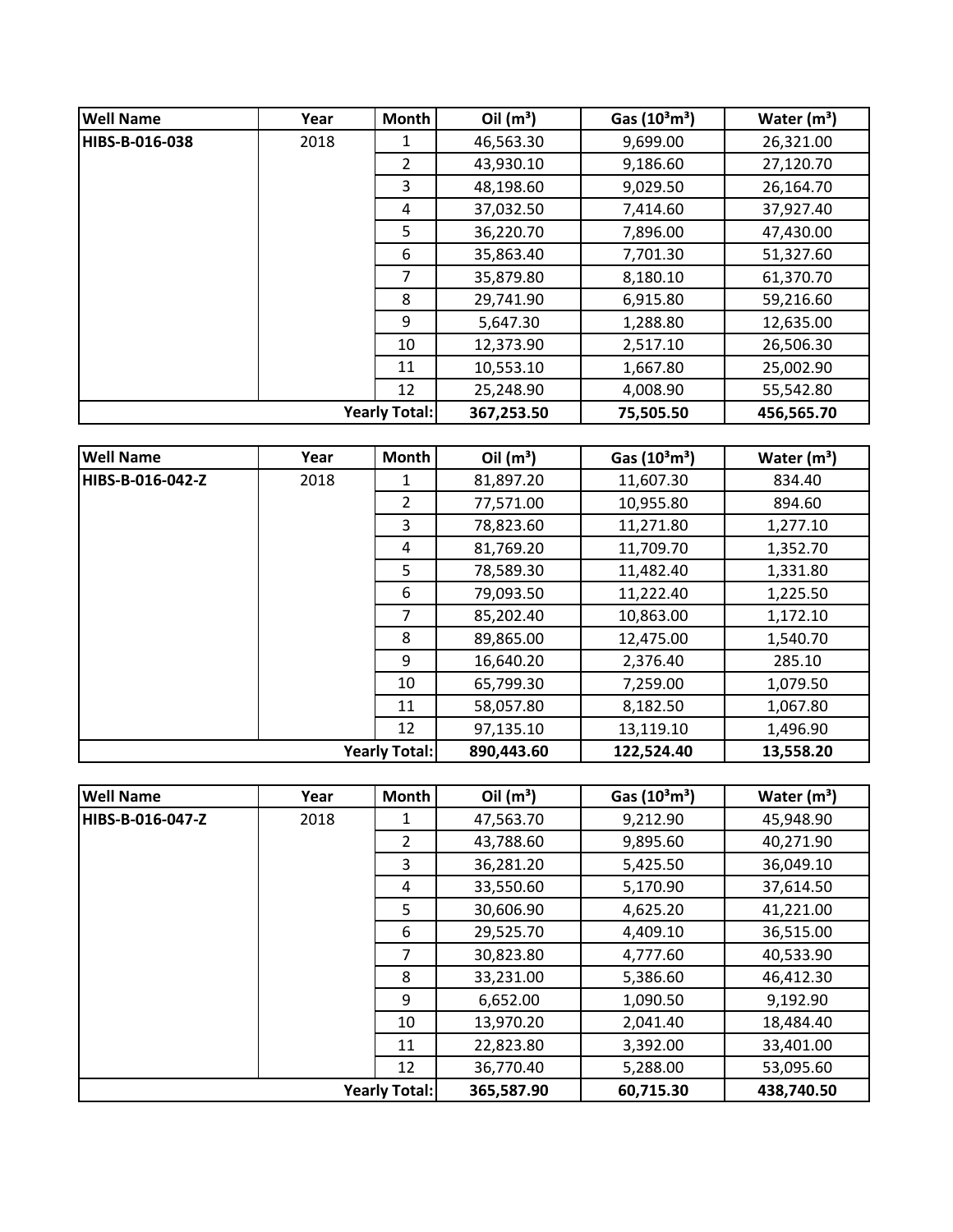| <b>Well Name</b>     | Year | <b>Month</b> | Oil $(m^3)$ | Gas $(10^3 \text{m}^3)$ | Water $(m^3)$ |
|----------------------|------|--------------|-------------|-------------------------|---------------|
| HIBS-B-016-064       | 2018 | 1            | 15,043.00   | 5,157.10                | 15,008.90     |
|                      |      | 2            | 15,674.40   | 5,273.20                | 18,425.60     |
|                      |      | 3            | 17,117.00   | 5,067.40                | 16,291.70     |
|                      |      | 4            | 15,938.10   | 5,929.30                | 29,369.70     |
|                      |      | 5.           | 14,579.90   | 5,420.70                | 32,765.40     |
|                      |      | 6            | 11,525.10   | 4,546.80                | 28,964.40     |
|                      |      | 7            | 12,131.60   | 3,783.70                | 29,735.60     |
|                      |      | 8            | 10,541.60   | 3,776.60                | 32,907.60     |
|                      |      | 9            | 1,947.50    | 752.00                  | 6,480.70      |
|                      |      | 10           | 1,292.80    | 422.20                  | 11,748.90     |
|                      |      | 11           | 214.70      | 83.50                   | 2,158.30      |
|                      |      | 12           | 1,773.40    | 697.60                  | 17,429.10     |
| <b>Yearly Total:</b> |      | 117,779.10   | 40,910.10   | 241,285.90              |               |

| <b>Well Name</b>     | Year | <b>Month</b> | Oil $(m^3)$ | Gas $(10^3 \text{m}^3)$ | Water $(m^3)$ |
|----------------------|------|--------------|-------------|-------------------------|---------------|
| HIBS-B-016-021-X     | 2018 | 1            | 88,863.20   | 10,882.60               | 1,355.90      |
|                      |      | 2            | 80,548.60   | 9,951.30                | 2,755.20      |
|                      |      | 3            | 69,054.60   | 8,404.60                | 8,782.40      |
|                      |      | 4            | 52,902.10   | 6,593.90                | 15,595.50     |
|                      |      | 5            | 41,555.40   | 5,582.90                | 16,150.80     |
|                      |      | 6            | 31,994.70   | 3,889.80                | 20,393.40     |
|                      |      | 7            | 33,006.30   | 3,741.40                | 28,096.80     |
|                      |      | 8            | 28,734.80   | 3,714.10                | 43,859.70     |
|                      |      | 9            | 5,576.20    | 741.50                  | 8,506.60      |
|                      |      | 10           | 2,812.20    | 424.50                  | 11,380.10     |
|                      |      | 11           | 4,475.50    | 803.80                  | 20,031.30     |
|                      |      | 12           | 1,129.80    | 164.90                  | 4,025.30      |
| <b>Yearly Total:</b> |      | 440,653.40   | 54,895.30   | 180,933.00              |               |

| <b>Well Name</b>     | Year | <b>Month</b>   | Oil $(m^3)$ | Gas $(10^3 \text{m}^3)$ | Water $(m^3)$ |
|----------------------|------|----------------|-------------|-------------------------|---------------|
| HIBS-B-016-020-V     | 2018 |                | 38,979.60   | 2,373.80                | 1,908.50      |
|                      |      | $\overline{2}$ | 38,130.10   | 2,301.90                | 1,927.50      |
|                      |      | 3              | 37,907.70   | 2,312.20                | 2,130.80      |
|                      |      | 4              | 40,113.90   | 2,439.70                | 2,713.90      |
|                      |      | 5              | 40,345.50   | 2,464.90                | 2,582.30      |
|                      |      | 6              | 40,246.20   | 2,309.40                | 1,900.50      |
|                      |      | 7              | 42,123.00   | 2,149.50                | 1,870.30      |
|                      |      | 8              | 29,702.60   | 1,669.00                | 1,475.00      |
|                      |      | 9              | 5,764.20    | 333.20                  | 286.10        |
|                      |      | 10             | 15,899.50   | 819.20                  | 755.60        |
|                      |      | 11             | 20,580.90   | 1,237.20                | 995.80        |
|                      |      | 12             | 33,973.60   | 1,934.70                | 1,607.00      |
| <b>Yearly Total:</b> |      | 383,766.80     | 22,344.70   | 20,153.30               |               |